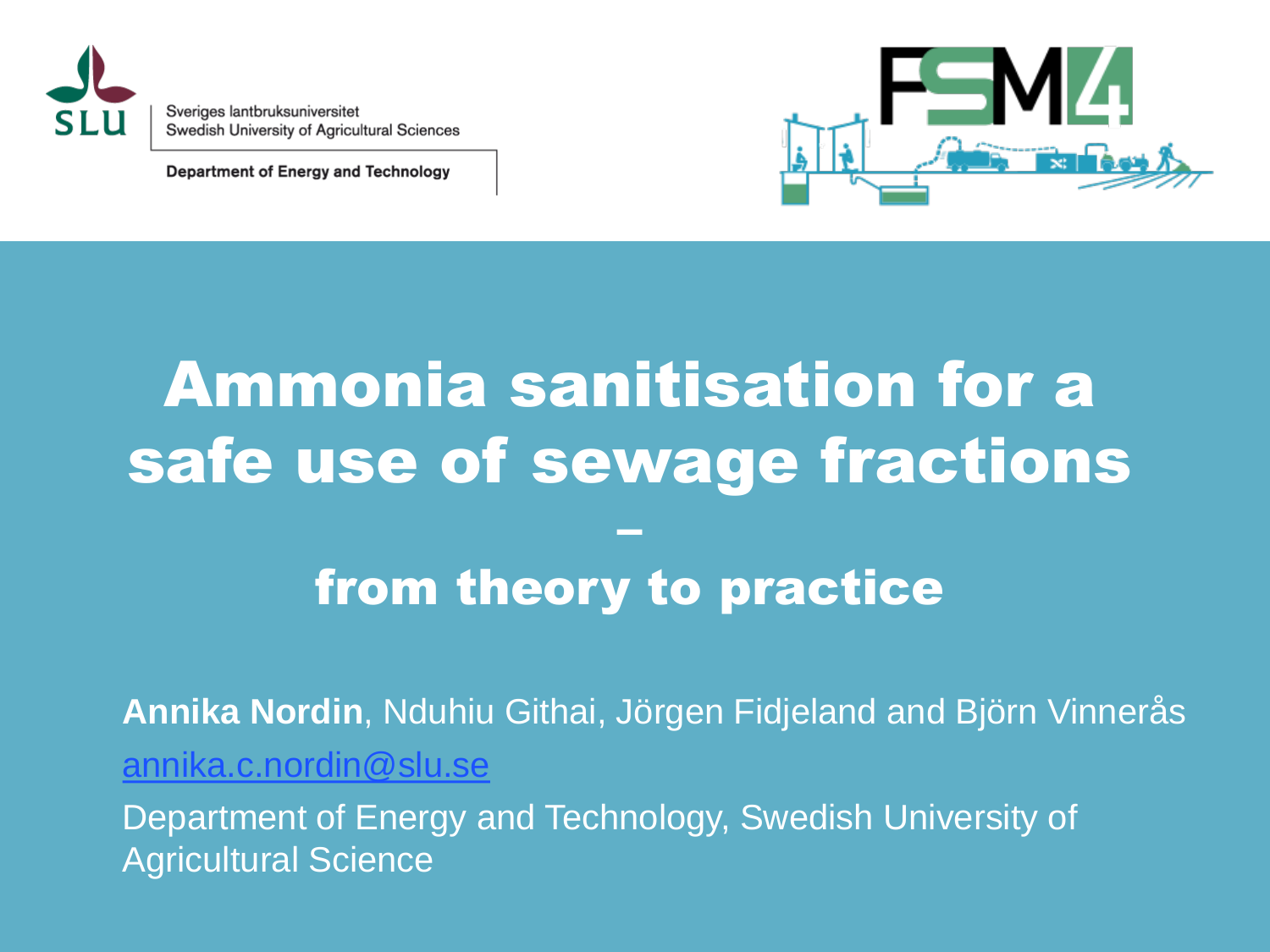



- $\blacksquare$  NH<sub>3</sub> + H<sup>+</sup> < > NH<sub>4</sub> +
- Intrinsic (e.g. urine) or added as urea or ammonia
- Robust treatment
	- closed
	- ambient temperature
- Prevents:
	- $-$  Green house gases<sup>a</sup>
	- Regrowth / contamination

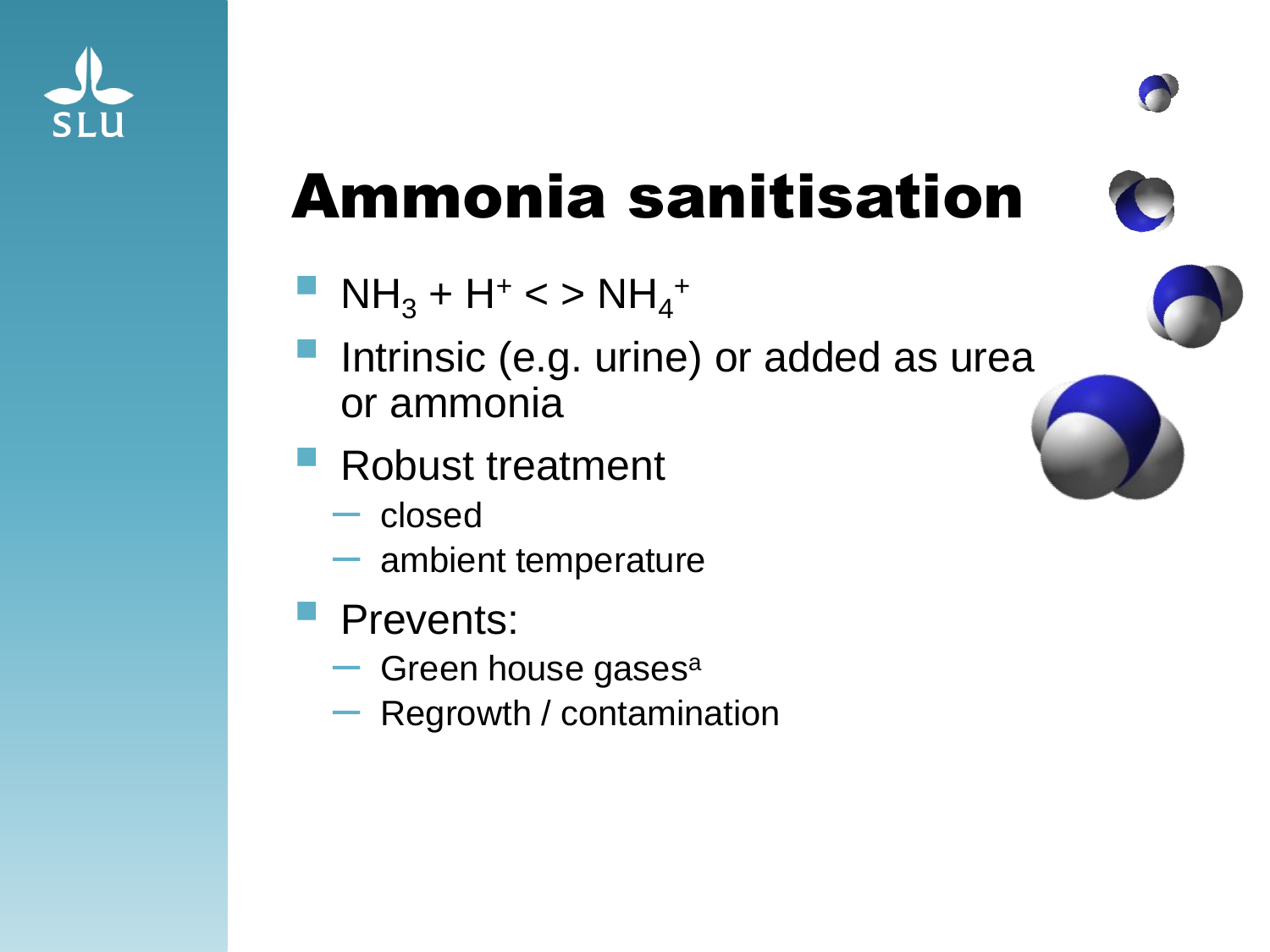#### Full scale application

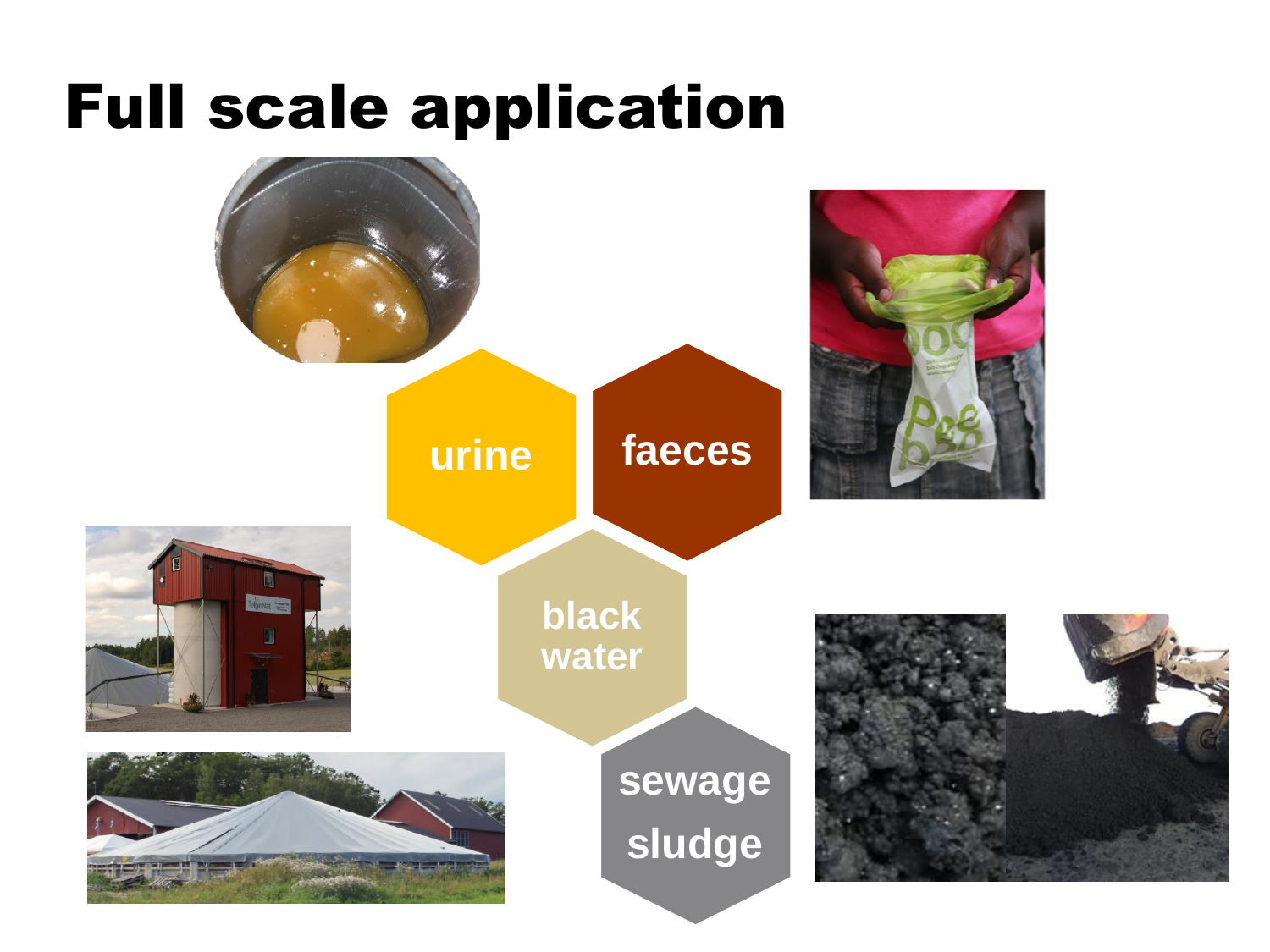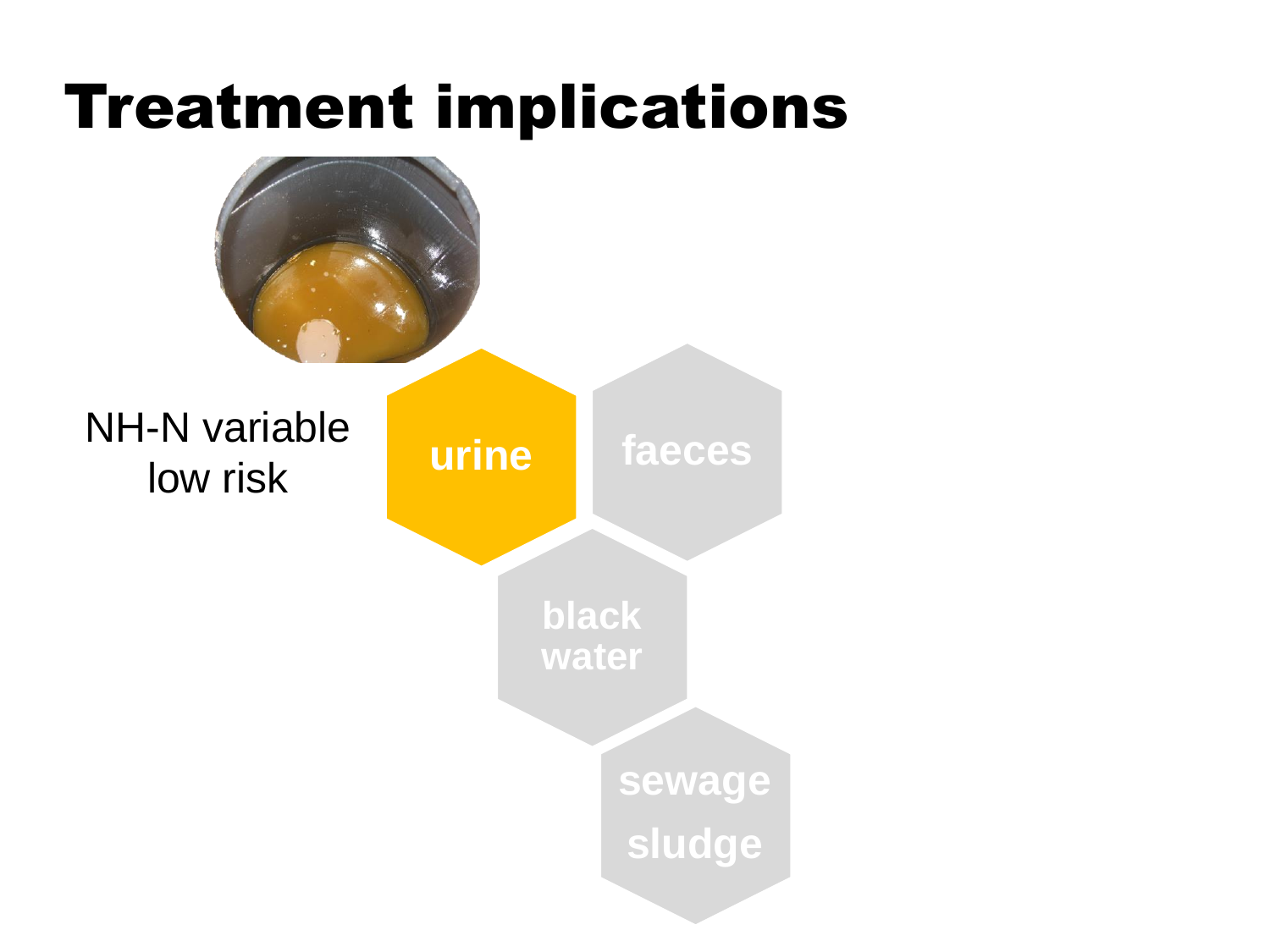

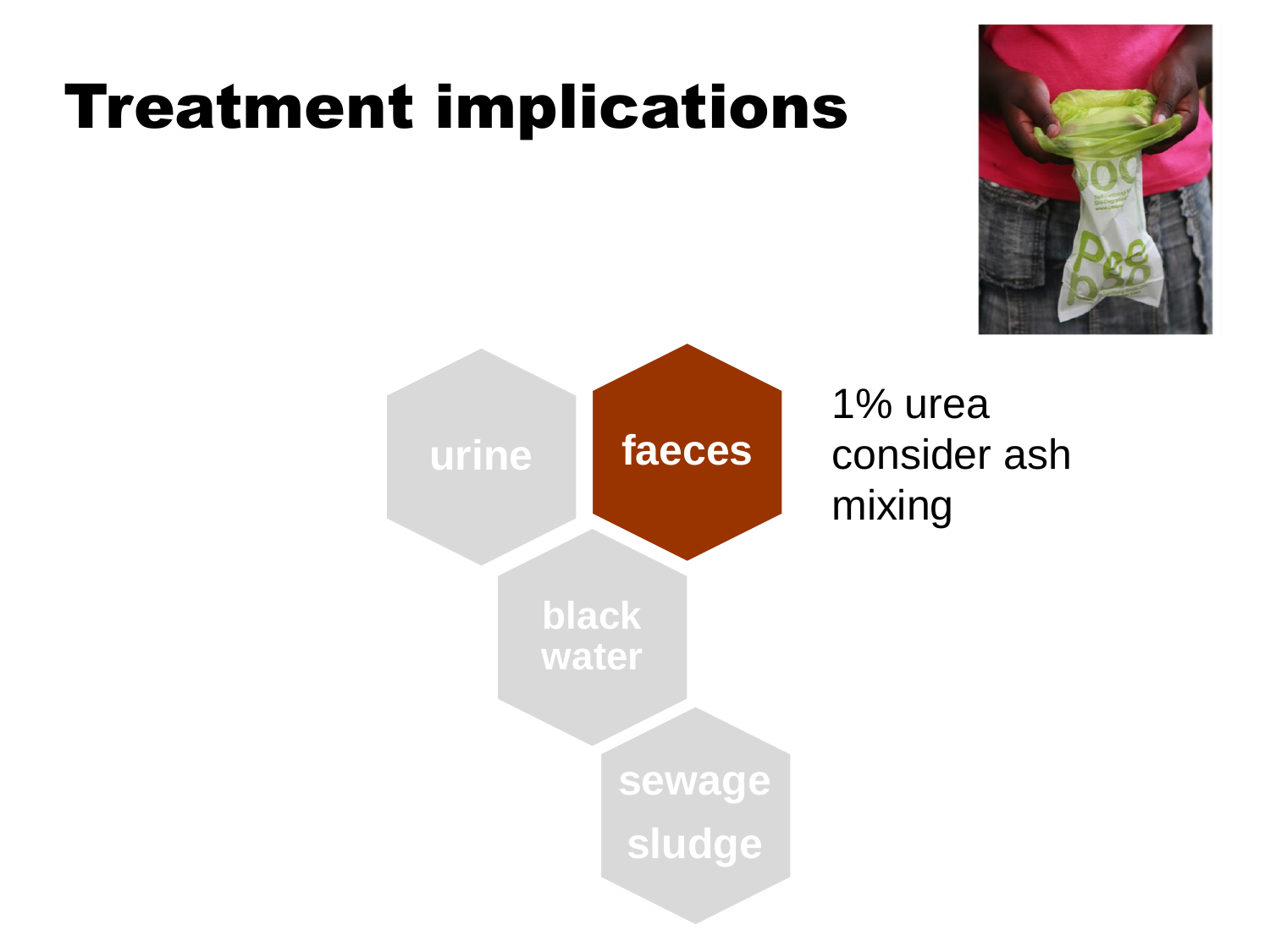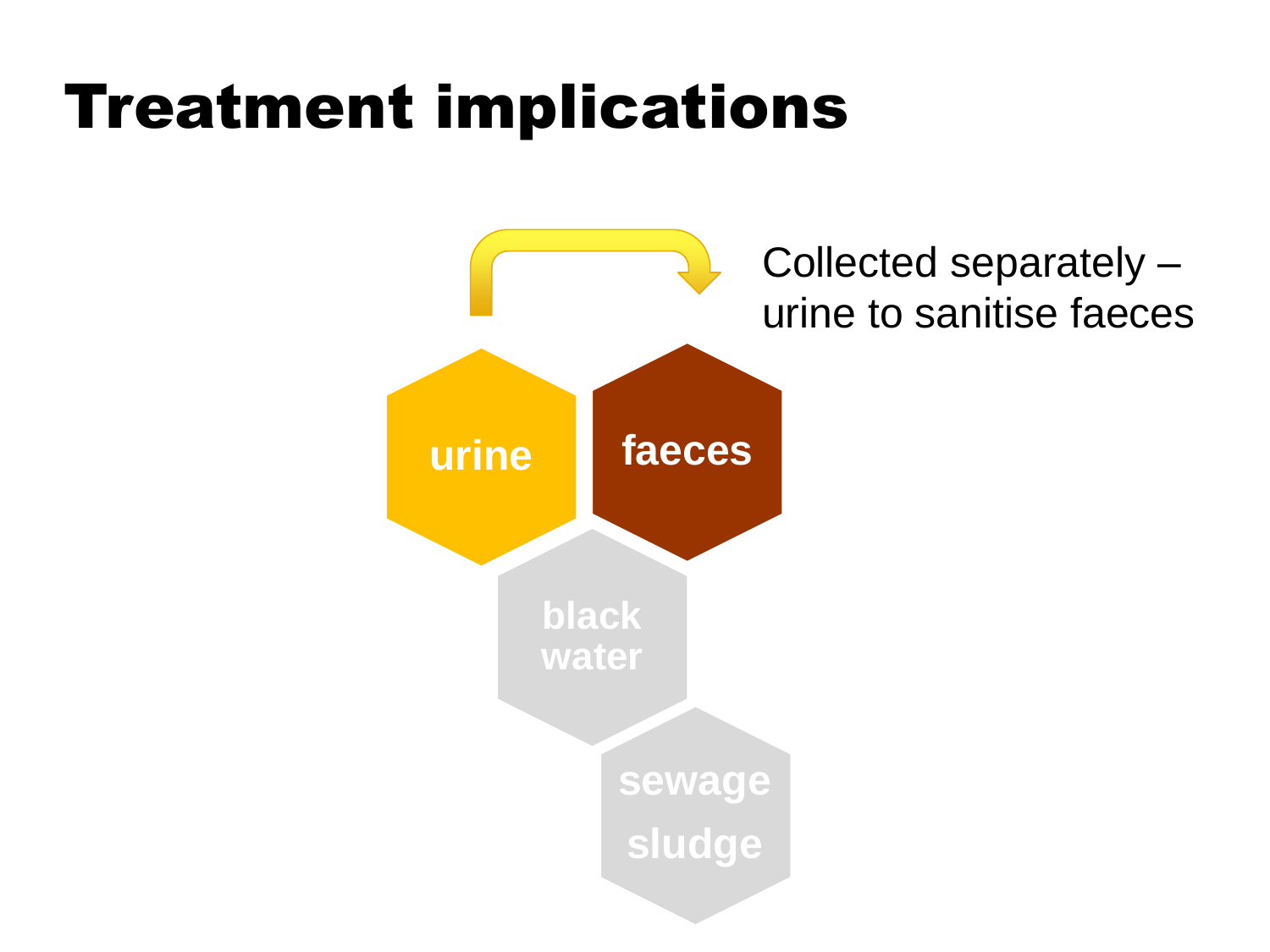#### **Faecal sludge**

Self sanitizing: if closed collection if flush < 2L /p\*day

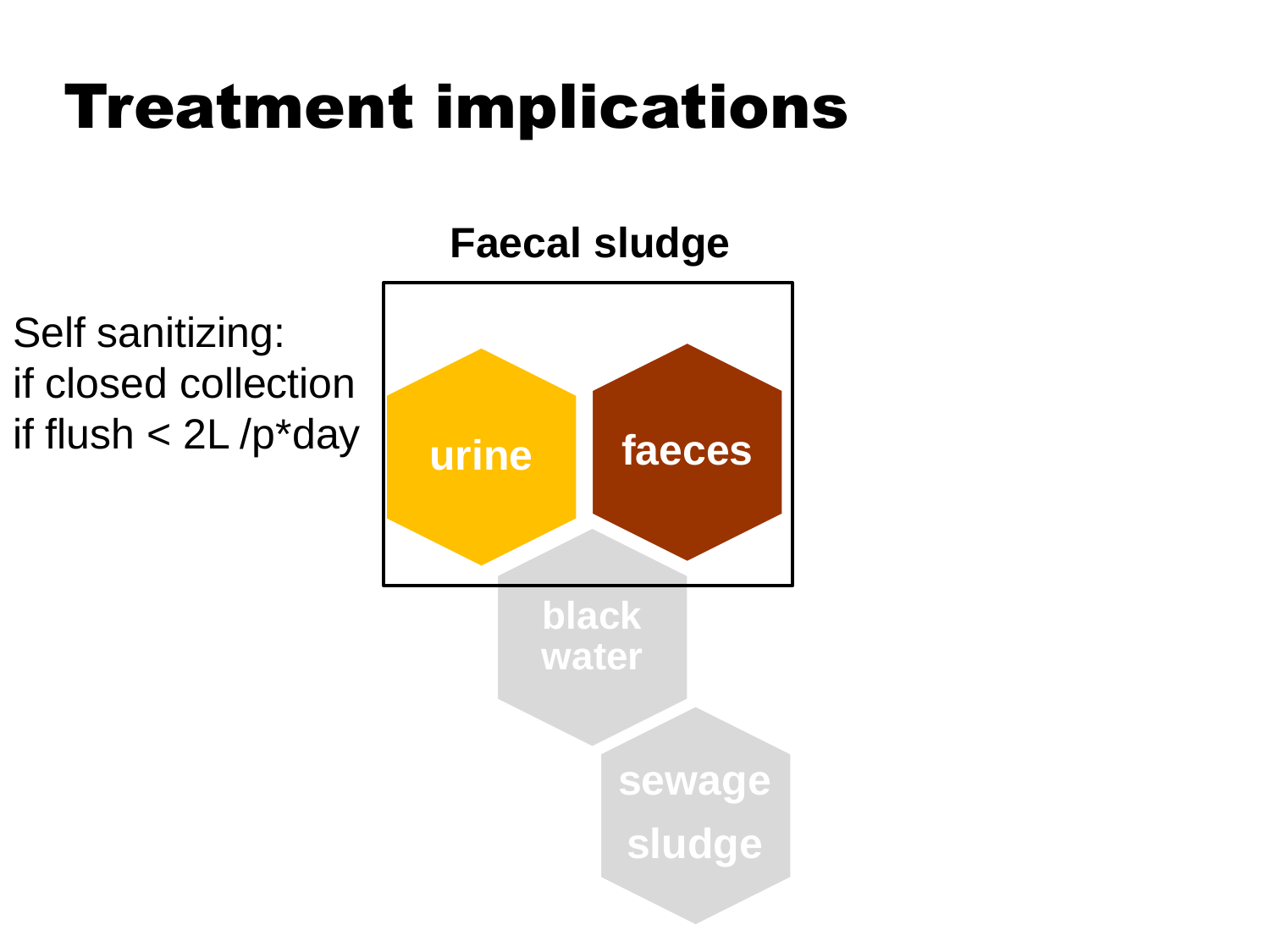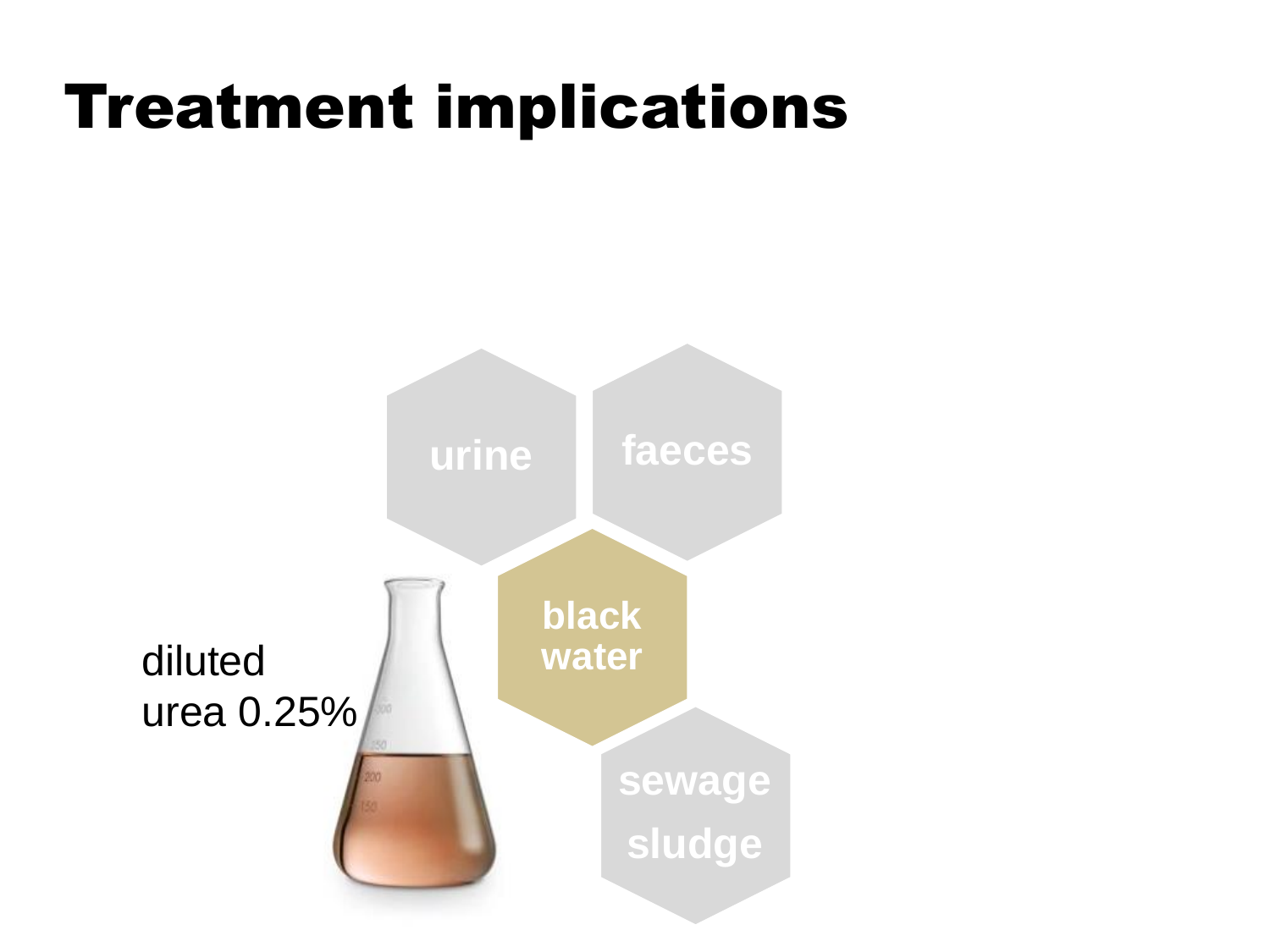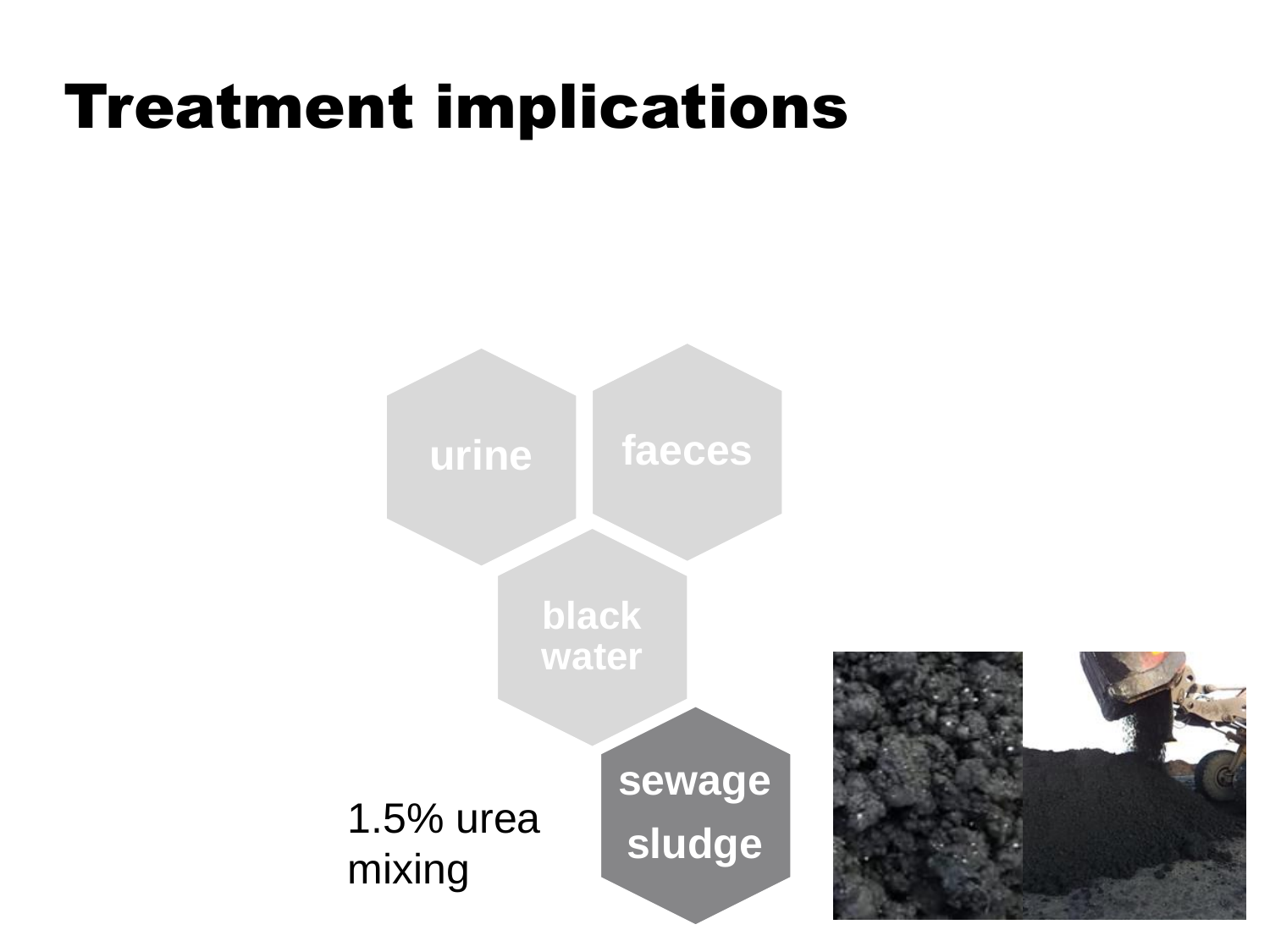

## Pathogen inactivation



| <b>Group</b>    | <b>Studied organisms</b>                                                                                             | <b>Reference</b><br>/indicator<br>organism | <b>Gap of</b><br>knowledge |
|-----------------|----------------------------------------------------------------------------------------------------------------------|--------------------------------------------|----------------------------|
| <b>Bacteria</b> | Salmonella, E.coli, Campylobacter,<br>Mycobacterium tuberculosis,<br>Aeromonas hydrophila,<br>Pseudomonas aeruginosa | E. coli                                    | <b>Vibrio</b><br>cholera   |
| <b>Viruses</b>  | rota-, adeno-, reo-, polio-,<br>enteroviruses, bacteriophages                                                        | f-RNA phages                               |                            |
| Protozoa        | Cryptosporidium spp, Entamoeba<br>spp.                                                                               |                                            | Giardia                    |
|                 | Helminths Ascaris, Trichuris, whip worm                                                                              | Ascaris                                    |                            |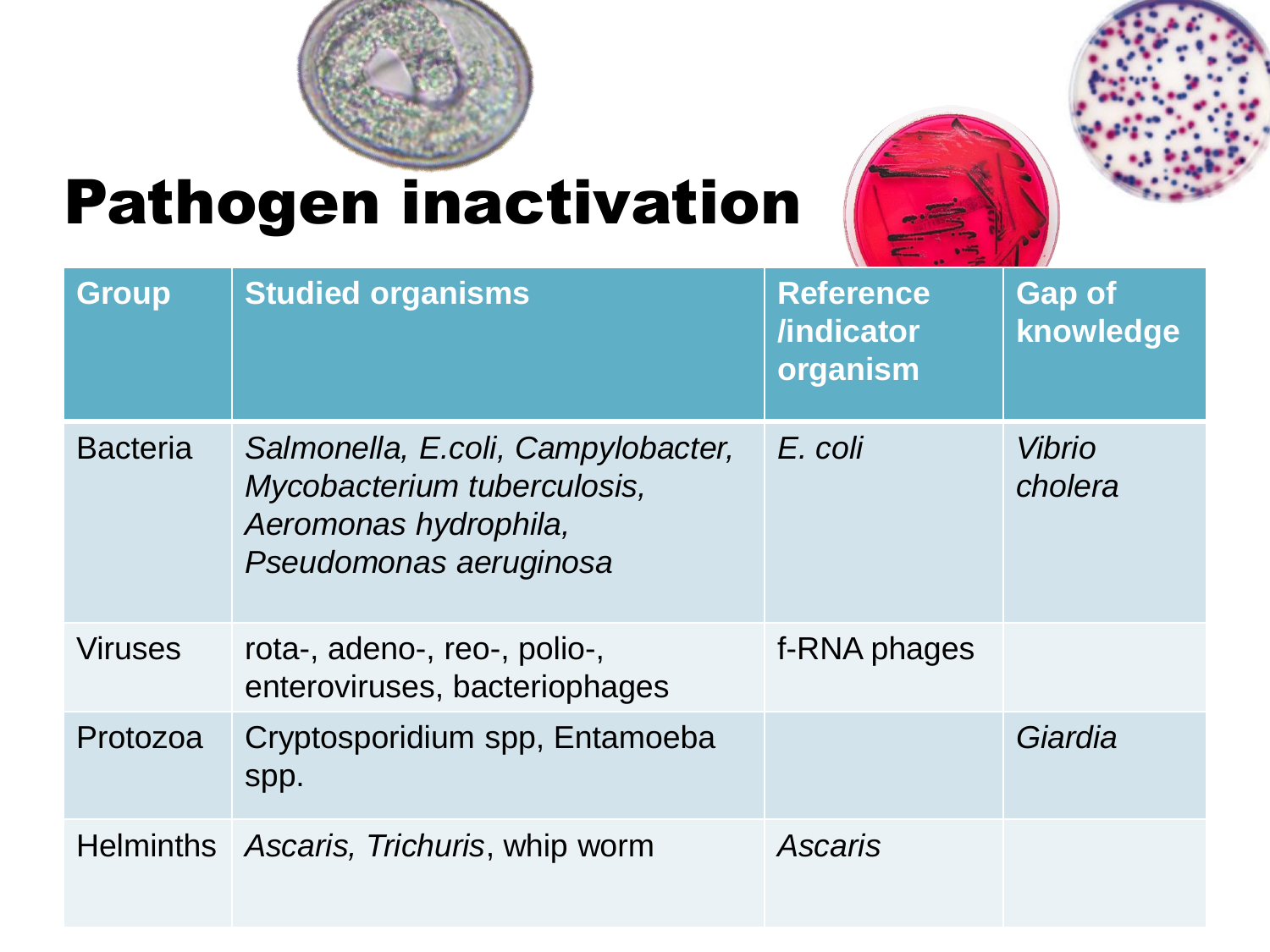# 4.5 log<sub>10</sub> reduction ascaris eggs faeces 25% TS, pH 9

| NH-N           |                | Temperature (°C) |     |     |     |    |                |  |
|----------------|----------------|------------------|-----|-----|-----|----|----------------|--|
| g/L            | m <sub>M</sub> | 10               | 15  | 20  | 25  | 30 | 35             |  |
|                |                |                  |     |     |     |    |                |  |
|                |                |                  |     |     |     |    |                |  |
| $\mathbf{1}$   | 71             | 2059             | 796 | 313 | 126 | 52 | 22             |  |
| $\overline{2}$ | 143            | 1296             | 501 | 197 | 79  | 32 | 13             |  |
| 3              | 214            | 1003             | 387 | 152 | 61  | 25 | 10             |  |
| 4              | 286            | 839              | 324 | 127 | 51  | 21 | 9              |  |
| Urea 1%        |                | 736              | 284 | 111 | 44  | 18 | $\overline{7}$ |  |
| 6              | 429            | 663              | 255 | 100 | 40  | 16 | $\overline{7}$ |  |
| $\overline{7}$ | 500            | 609              | 235 | 92  | 36  | 15 | 6              |  |
| 8              | 571            | 568              | 219 | 85  | 34  | 14 | 6              |  |
| $\mathbf{Q}$   | 643            | 535              | 206 | 80  | 32  | 13 | $\overline{5}$ |  |
| Urea 2%        |                | 508              | 195 | 76  | 30  | 12 | 5              |  |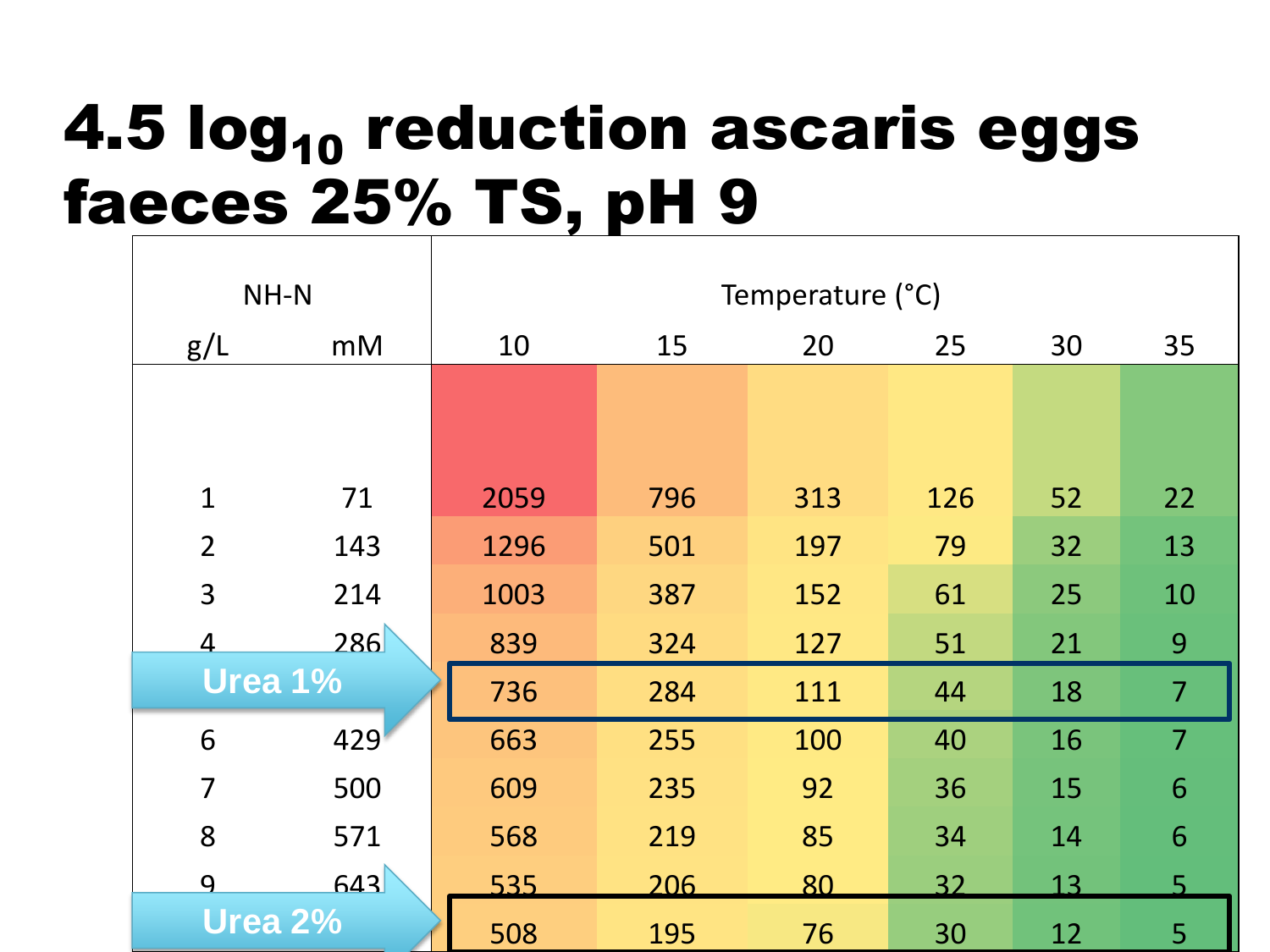# Ascaris inactivation model

Fidjeland, J., Nordin, A., Pecson, B.M., Nelson, K.L., Vinnerås, B. 2015. Modeling the inactivation of ascaris eggs as a function of ammonia concentration and temperature. Water Research, 83, 153-160.

Now as web application demo version:

<https://fidjeland.shinyapps.io/Ascarisinactivation/>

Acknowledgments to Loic Decrey creating the app!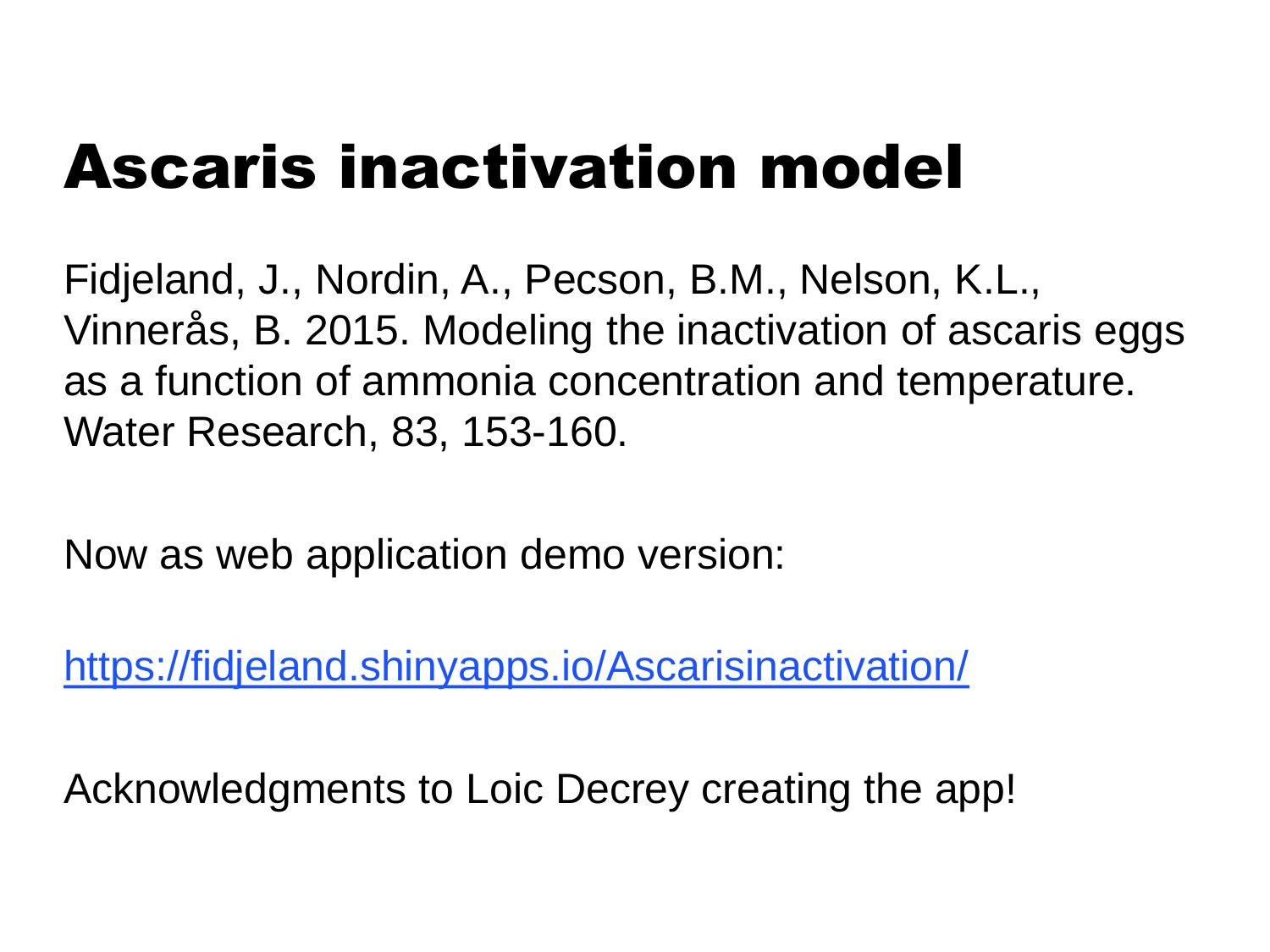## Ascaris inactivation model



Total solid [g/L]:

200

 $\left| \div \right|$ 

questions and feedback and for frequent users a non limited copy.